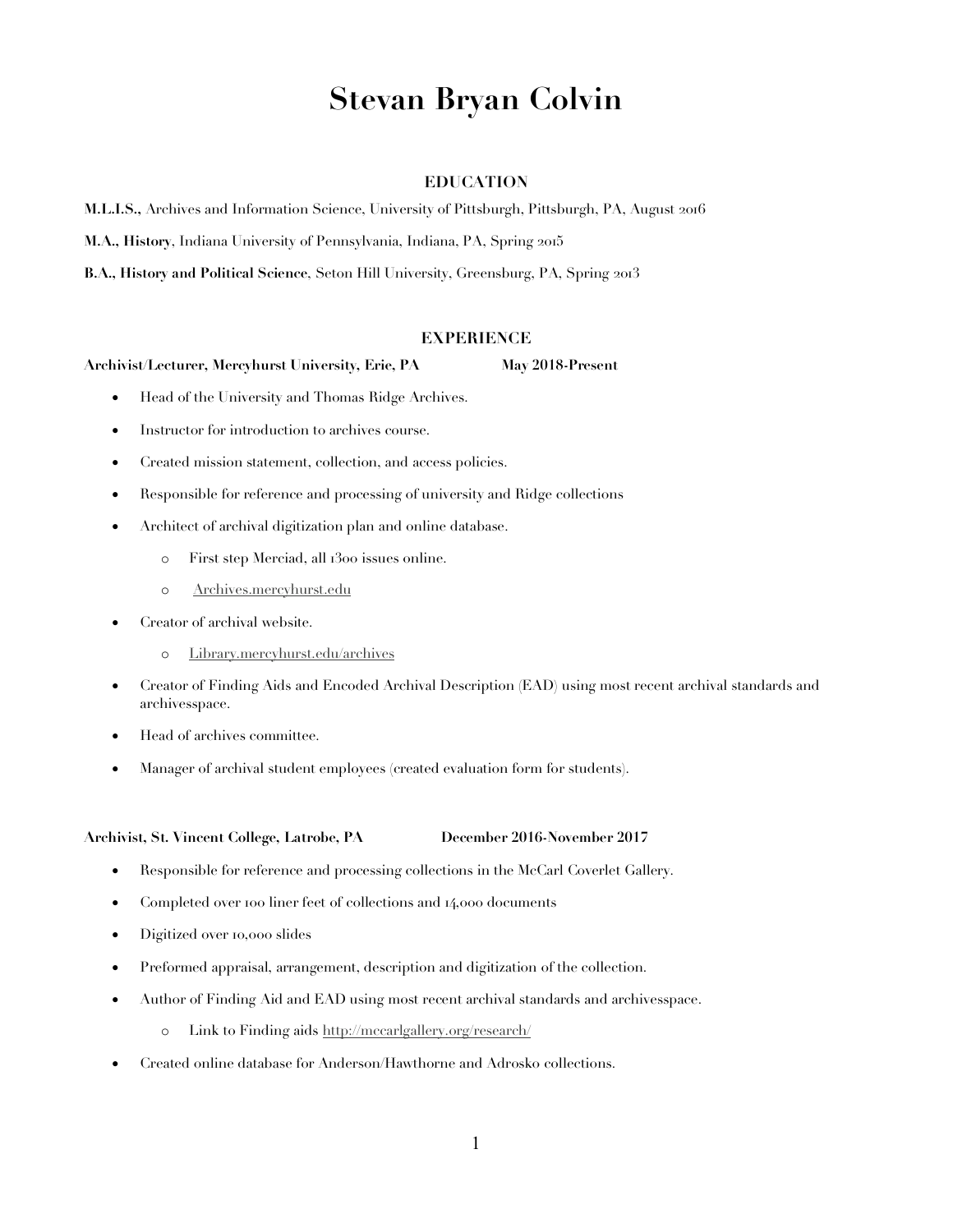# **Adjunct Professor, Seton Hill University, Greensburg, PA August 2016- May 2018**

- Lecturer on topics in history from the beginning of civilization to present day.
- Detailed course plans
- Grading
- Advising of seven students
- Online instructor for Western Cultures
- Created online format and course plans for Western Cultures for the entire university

# **Archivist, Archives Service Center, Pittsburgh, PA September 2015-August 2016**

- Responsible for reference and processing collections in Industrial Society and University Archives
- Preformed collection appraisal, arrangement and description, rehousing, and creating finding aids in Archivist Tool Kit.
- Completed 193 liner feet collect of Erroll Garner and Martha Glaser collection.
	- o Link to finding aid: http://digital.library.pitt.edu/cgi-bin/f/findaid/findaididx?c=ascead;cc=ascead;q1=Erroll%20Garner;rgn=main;view=text;didno=US-PPiU-ais201509

### **Graduate Research Assistant, Indiana University of Pennsylvania, Indiana, PA August 2014-May 2015**

- Assisted professor with publication research on 19<sup>e</sup> century convent letters
- Digitized and transcribed letters written by mother superior of Maryland convent.
- Analyzing the letters to see how the convent viewed slavery.

- The National History Day competition between middle and high school students that compete to make it to the National Stage in Washington D.C.
- Judge for 2014 and 2015 History Day regional competition in western Pennsylvania, in research project category and research papers category.

# **Sales Associate, JcPenny, Indiana Mall, Indiana PA August 2013- July 2015**

- Leader-on-Duty floor manager responsible for opening the store and closing and keeping track of money.
- Provided escalated customer service and problem solving to all departments.
- Trained all incoming new associates

# **Intern, Seton Hill University Archives January 2011-May 2013.**

- Manuscript material conservation and restoration.
- Organize accession of retiring Seton Hill President's papers
- Author finding aid for President's papers.

# **Judge, History Day March 2014 and March 2015.**